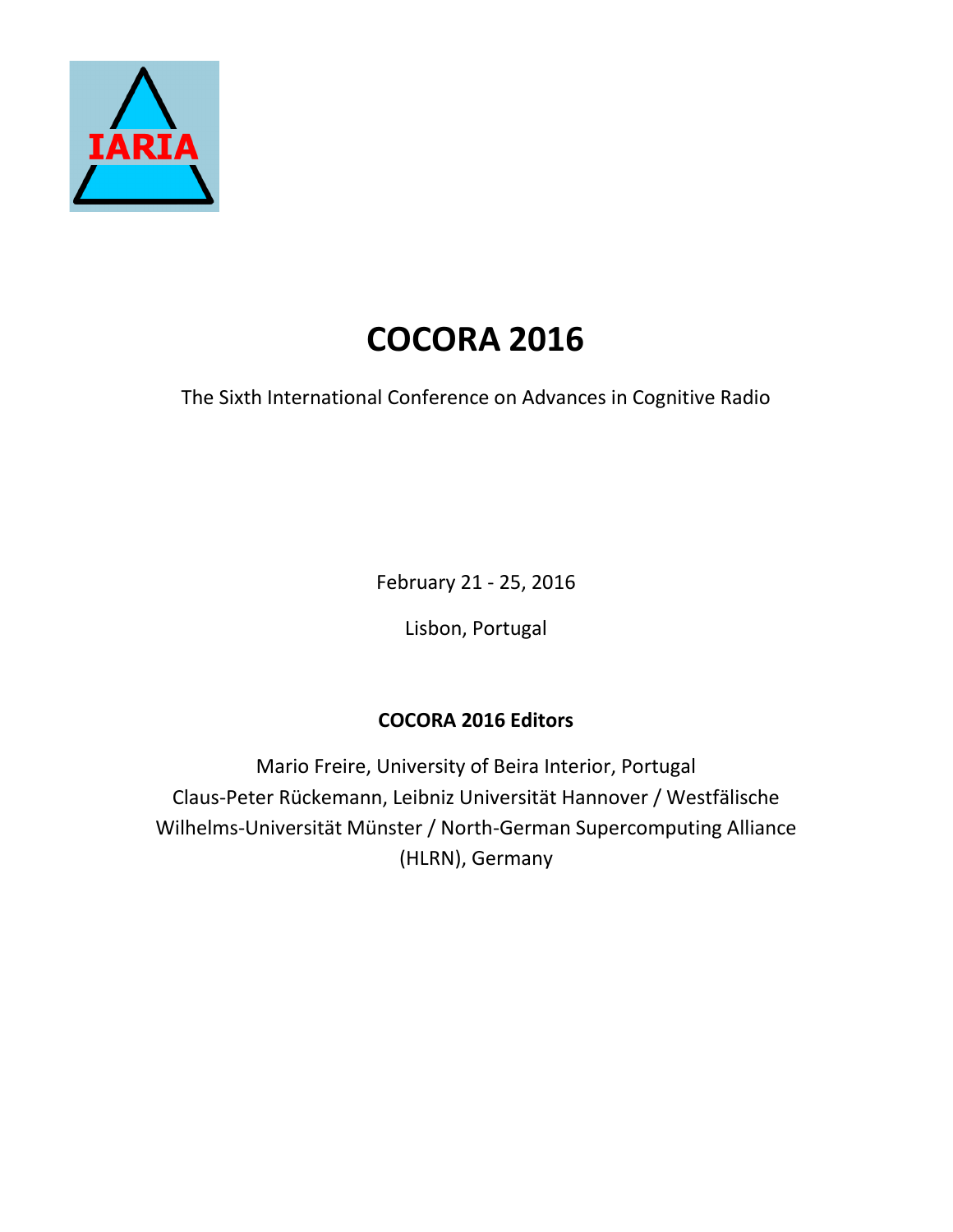**Printed from e-media with permission by:** 

Curran Associates, Inc. 57 Morehouse Lane Red Hook, NY 12571



**Some format issues inherent in the e-media version may also appear in this print version.** 

Copyright© (4238) by International Academy, Research, and Industry Association (IARIA) Please refer to the Copyright Information page.

Printed by Curran Associates, Inc. (4238+

International Academy, Research, and Industry Association (IARIA) 412 Derby Way Wilmington, DE 19810

Phone: (408) 893-6407 Fax: (408) 527-6351

petre@iaria.org

## **Additional copies of this publication are available from:**

Curran Associates, Inc. 57 Morehouse Lane Red Hook, NY 12571 USA Phone: 845-758-0400 Fax: 845-758-2634 Email: curran@proceedings.com Web: www.proceedings.com